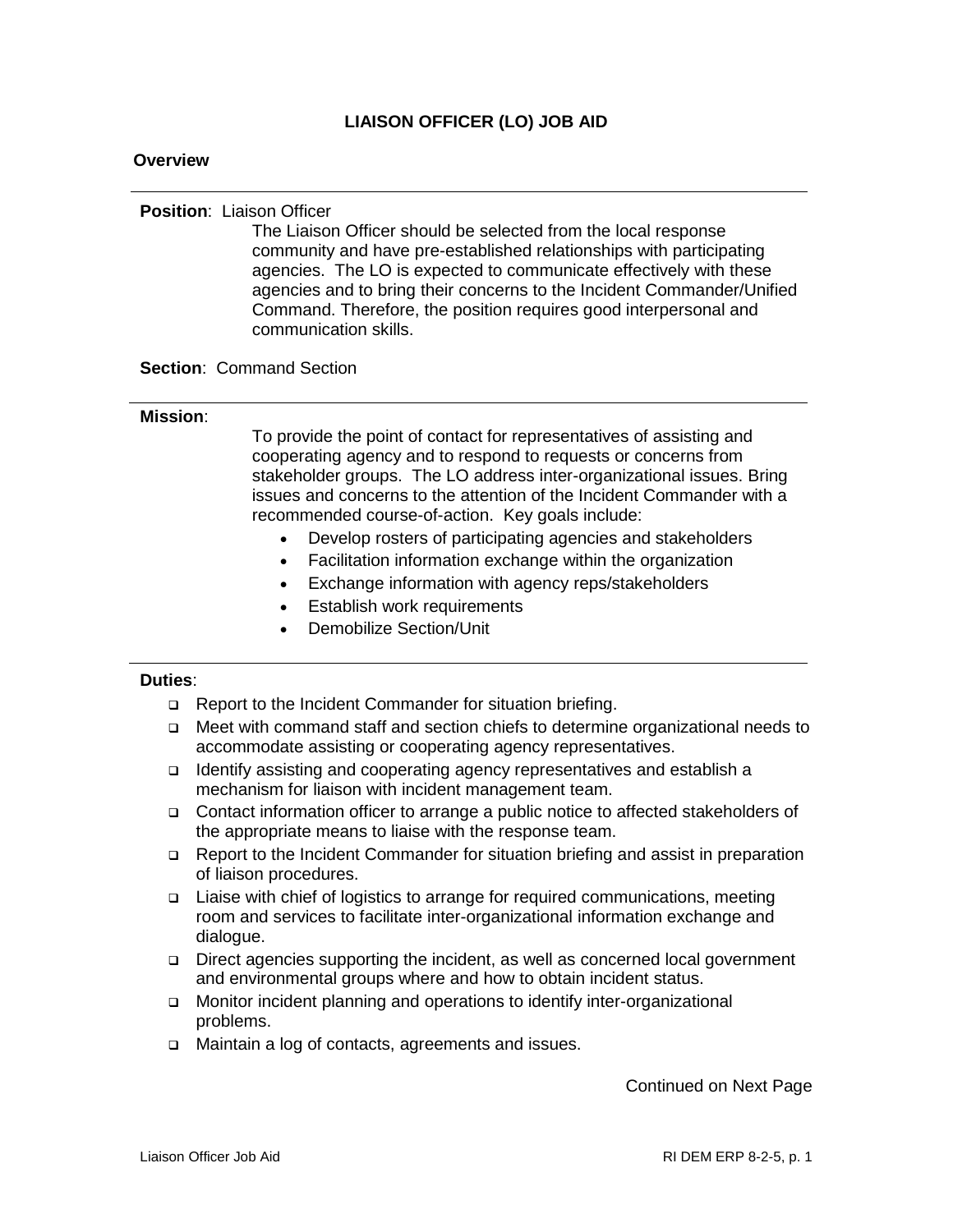| <b>References</b> | Below is a list of references that may be required while using<br>this job aid:                                                                                                                                                                                                                                                                                                                                                                                                                                             |  |  |
|-------------------|-----------------------------------------------------------------------------------------------------------------------------------------------------------------------------------------------------------------------------------------------------------------------------------------------------------------------------------------------------------------------------------------------------------------------------------------------------------------------------------------------------------------------------|--|--|
|                   | Oil Spill Field Operations Guide (ICS-OS-420-1)<br>$\bullet$                                                                                                                                                                                                                                                                                                                                                                                                                                                                |  |  |
|                   | NIIMS I-402 Liaison Officer Student Workbook<br>$\bullet$                                                                                                                                                                                                                                                                                                                                                                                                                                                                   |  |  |
|                   | NIIMS ICS Position Manual, Liaison Officer (ICS-220-3)<br>$\bullet$                                                                                                                                                                                                                                                                                                                                                                                                                                                         |  |  |
|                   | NIIMS Task Book for Liaison Officer (LOFR) (NFES 2304)<br>$\bullet$                                                                                                                                                                                                                                                                                                                                                                                                                                                         |  |  |
|                   | CG Liaison Officer Manual is under development by<br>$\bullet$<br><b>NSFCC</b>                                                                                                                                                                                                                                                                                                                                                                                                                                              |  |  |
|                   |                                                                                                                                                                                                                                                                                                                                                                                                                                                                                                                             |  |  |
| <b>Materials</b>  | Ensure that these materials are available to the Liaison Officer<br>during an incident, if not already provided in a unit or section<br>specific support kit.                                                                                                                                                                                                                                                                                                                                                               |  |  |
|                   | □ ICS Forms Catalog<br>□ Field Operations Guide (ICS OS-420-1)<br>$\Box$ Local telephone directory<br>□ Pens/pencils/note paper/stapler/Post-it Notes, etc.<br>$\Box$ Blank roster for assisting/cooperating agency and agency<br>representative information<br>$\Box$ Blank roster for stakeholder group and point of contact<br>information<br>□ Local Area Contingency Plan (ACP)/Unit OPLAN<br>$\Box$ Portable computer, loaded with database of area<br>stakeholder / political entities<br>Internet capabilities<br>0 |  |  |
|                   | <b>General Information</b> All radio communications to Incident Communications Center<br>will be addressed: "(Incident Name) Communications"                                                                                                                                                                                                                                                                                                                                                                                |  |  |
|                   | Use clear text and ICS terminology (no codes) in all radio<br>transmissions.                                                                                                                                                                                                                                                                                                                                                                                                                                                |  |  |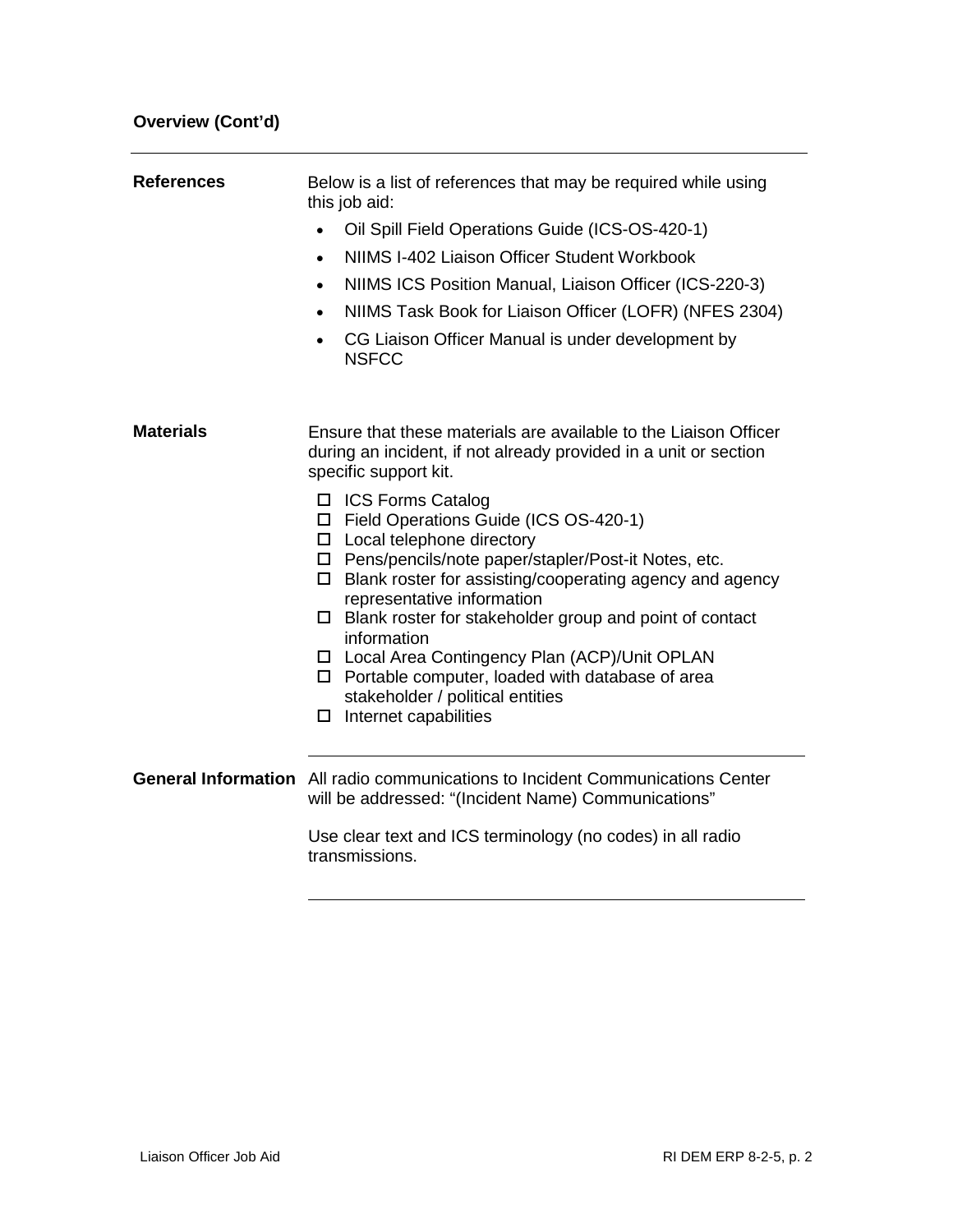## **General Tasks** Below is a general task checklist that should be completed as soon as possible after being assigned to an incident.

| <b>STEP</b>    | <b>ACTION</b>                                                                                                                                           |  |  |
|----------------|---------------------------------------------------------------------------------------------------------------------------------------------------------|--|--|
| 1.             | Receive assignment                                                                                                                                      |  |  |
| 2.             | Upon arrival at the incident, check-in at<br>designated check-in locations. Check-in<br>locations may be found at:                                      |  |  |
|                | <b>Incident Command Post</b>                                                                                                                            |  |  |
|                | Base or Camps                                                                                                                                           |  |  |
|                | <b>Staging Areas</b>                                                                                                                                    |  |  |
|                | <b>Helibases</b>                                                                                                                                        |  |  |
| 3.             | Obtain an initial brief from Incident<br>Commander (IC)                                                                                                 |  |  |
|                | Size and complexity of incident                                                                                                                         |  |  |
|                | Expectations of the IC                                                                                                                                  |  |  |
|                | Incident objectives                                                                                                                                     |  |  |
|                | Agencies/organizations/stakeholders<br>involved                                                                                                         |  |  |
|                | Incident activities/situation                                                                                                                           |  |  |
|                | Special concerns                                                                                                                                        |  |  |
| $\overline{4}$ | Review ICS 201 or Initial Action Plan (IAP)                                                                                                             |  |  |
| 5.             | Maintain a detailed LO Unit Activity Log<br>(ICS 214)                                                                                                   |  |  |
|                | <b>NOTE:</b> Log should contain enough detail to<br>reconstruct all events. Expect to provide<br>information on politically hot or sensitive<br>issues. |  |  |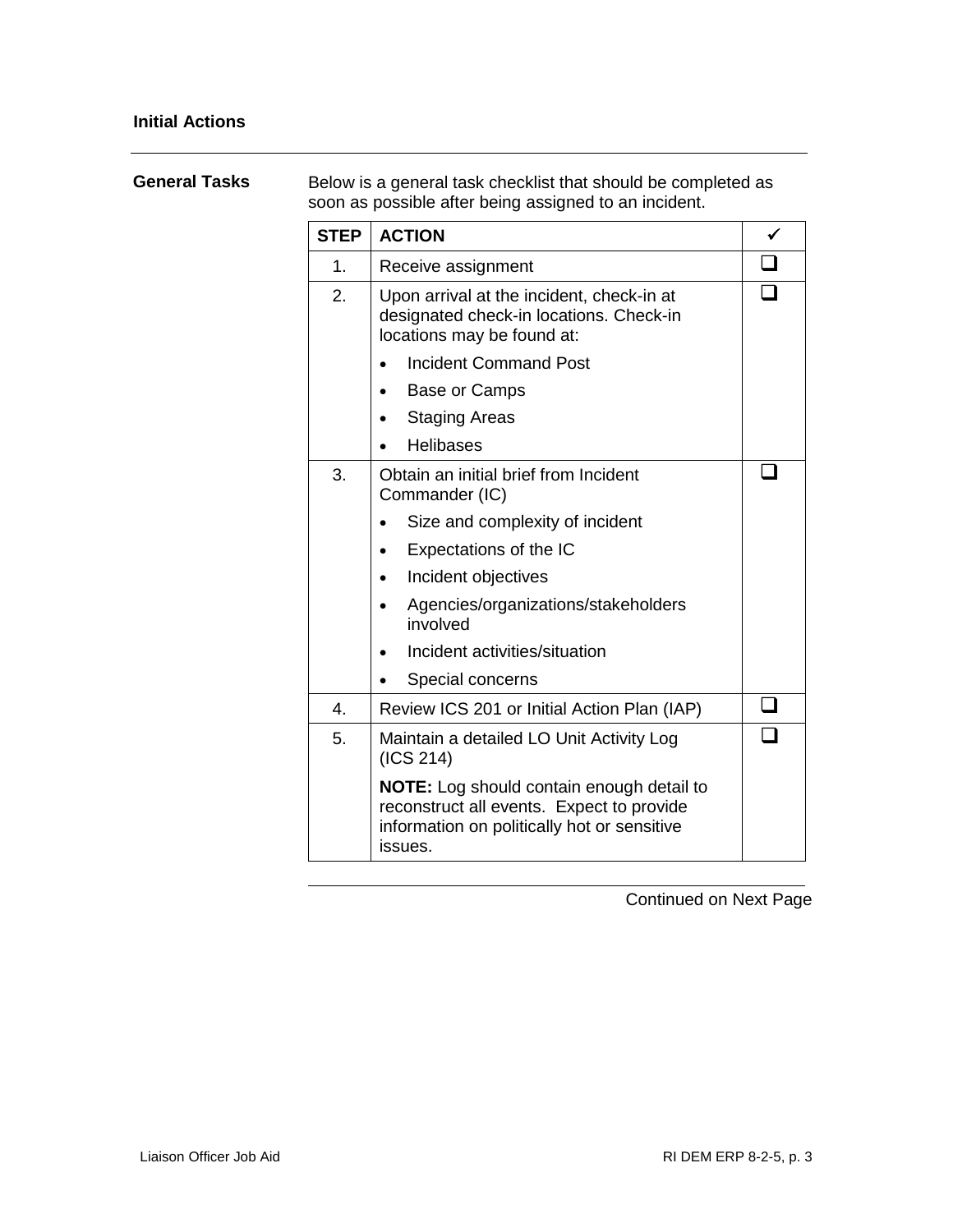## **Initial Actions (Cont'd)**

| <b>General Tasks</b> |  |
|----------------------|--|
|                      |  |

Job aid continues from previous page.

| <b>STEP</b> | <b>ACTION</b>                                                                                                                 |                             |                                           |  |  |
|-------------|-------------------------------------------------------------------------------------------------------------------------------|-----------------------------|-------------------------------------------|--|--|
| 6.          | Establish a work location that is:                                                                                            |                             |                                           |  |  |
|             | Accessible                                                                                                                    |                             |                                           |  |  |
|             |                                                                                                                               | Adequate in space           |                                           |  |  |
|             |                                                                                                                               | <b>Near Finance Section</b> |                                           |  |  |
|             | With communications capability                                                                                                |                             |                                           |  |  |
| 7.          | Acquire work materials from page 2                                                                                            |                             |                                           |  |  |
| 8.          | Organize, assign, and brief subordinates                                                                                      |                             |                                           |  |  |
| 9.          | Discuss functions with Information Officer (IO)                                                                               |                             |                                           |  |  |
|             | Ensure no duplication of effort                                                                                               |                             |                                           |  |  |
|             | Clarify Responsibilities with IO and LO                                                                                       |                             |                                           |  |  |
|             |                                                                                                                               | <b>Position</b>             | <b>Responsibilities</b>                   |  |  |
|             |                                                                                                                               | IO                          | Public/town meetings                      |  |  |
|             |                                                                                                                               | LO                          | Stakeholder group                         |  |  |
|             |                                                                                                                               | LO                          | meetings/forums<br>Provide escort for VIP |  |  |
|             |                                                                                                                               |                             | as directed by IC/UC                      |  |  |
|             |                                                                                                                               |                             |                                           |  |  |
| 10.         | Monitor incident expansion/ contraction due to<br>changes in conditions, meeting of objectives                                |                             |                                           |  |  |
| 11.         | Complete forms and reports required of the<br>assigned position and send material through<br>supervisor to Documentation Unit |                             |                                           |  |  |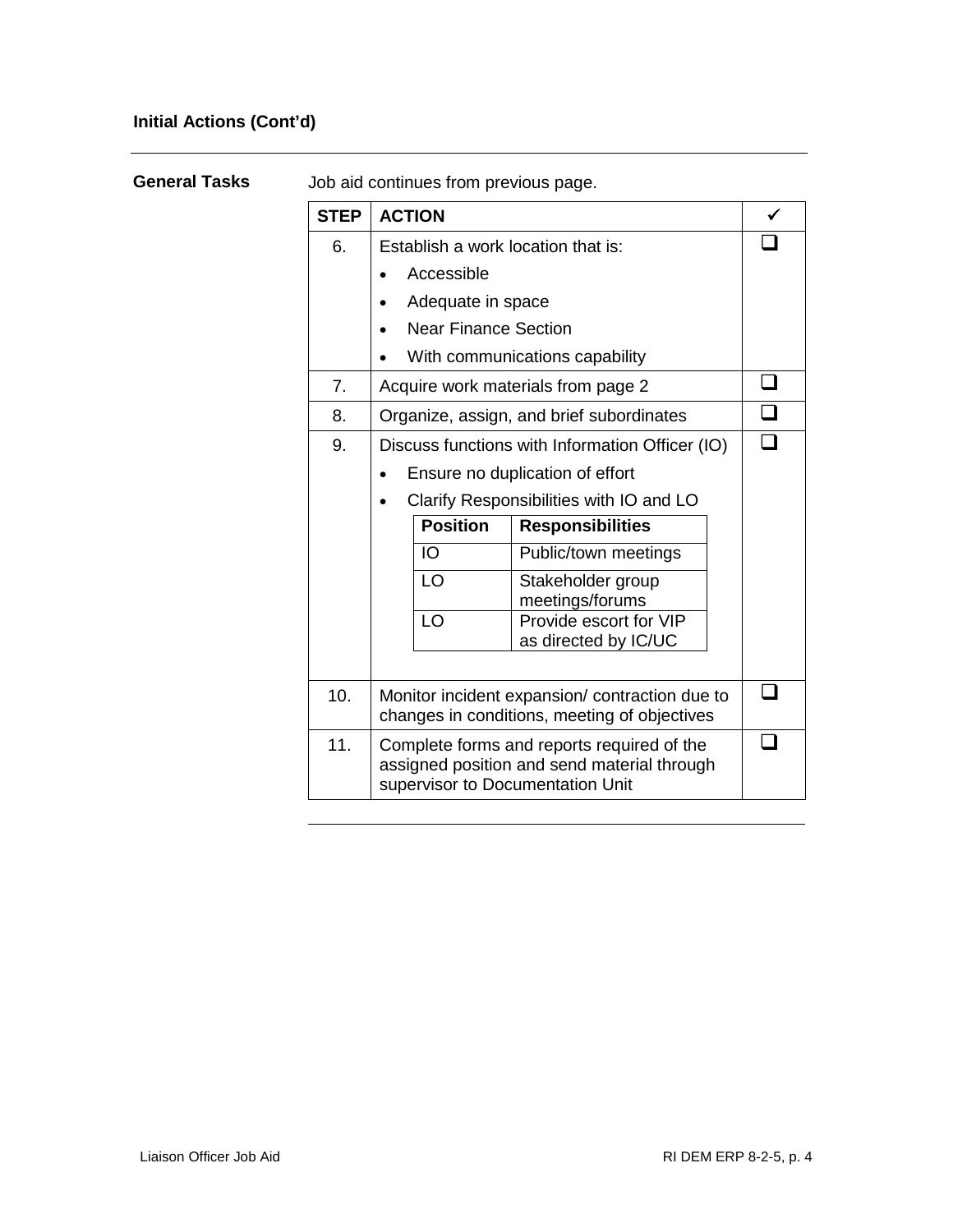### **Information Exchange with Agency Representatives/Stakeholders**

**Identify Agencies** Below is a flowchart for determining whether the Liaison Officer or Information Officer is responsible for coordinating with assisting/cooperating agencies. **STEP ACTION** 1. Compile complete list of Assisting and Cooperating Agencies and Stakeholders by referring to ACP/RCP/Chamber of Commerce/Area/ or District SOP  $\Box$ 2. Use this flowchart to determine whether the LO or IO will have primary responsibility to coordinate/inform each agency stakeholder  $\Box$ Can the assisting/ **Contributing** agency/ stakeholder influence the best response? Add name to Information Officer's fax list Add to Liaison Officer's list Reevaluate next operational period Has potential for escalation/ de-escalation of the incident changed? Can the assisting/ contributing agency/ stakeholder contribute? • Equipment? • People? • Funds? Yes Yes No No No Yes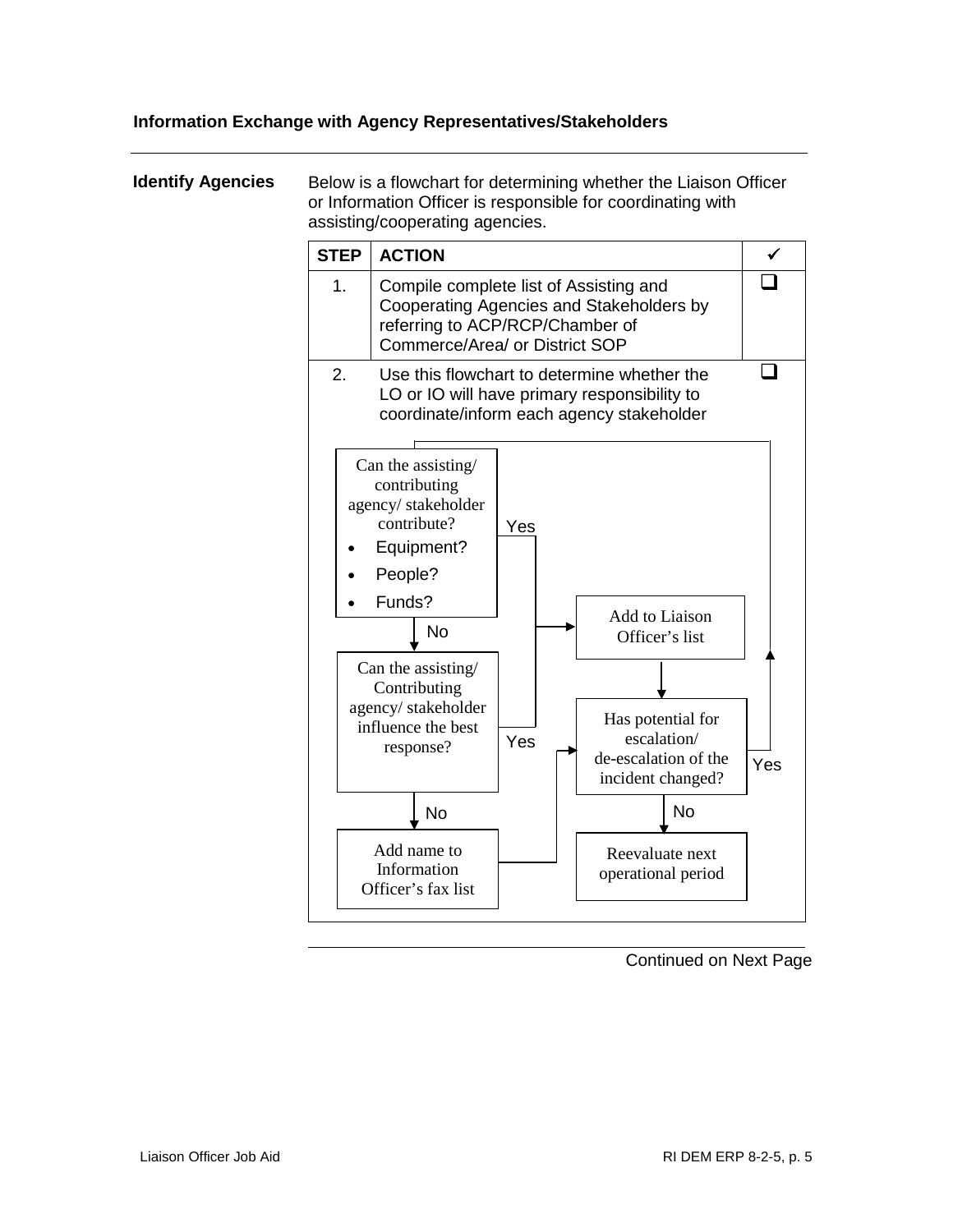## **Hold Meetings** Below is a flowchart for holding meetings with Agency Representatives and Stakeholders.

| <b>STEP</b> | <b>ACTION</b>                                                    |  |  |
|-------------|------------------------------------------------------------------|--|--|
| 1.          | Review ICS 202 for objectives                                    |  |  |
| 2.          | Obtain IC expectations for meeting                               |  |  |
| 3.          | Prepare agenda. Topics include:                                  |  |  |
|             | <b>IAP</b>                                                       |  |  |
|             | IC expectations                                                  |  |  |
|             | Validate agencies ability to support IAP                         |  |  |
|             | Information on food, medical, shelter for<br>agency resources    |  |  |
|             | Support services available for agency<br>equipment               |  |  |
|             | Immediate supervisor for agency<br>personnel                     |  |  |
|             | Agency resource assignment                                       |  |  |
| 4.          | Establish meeting time and location prior to<br>planning meeting |  |  |
| 5.          | Advise representatives of meeting time and<br>location           |  |  |
| 6.          | Assign recorder                                                  |  |  |
| 7.          | Compile list of attendees                                        |  |  |
| 8.          | <b>Facilitate meeting</b>                                        |  |  |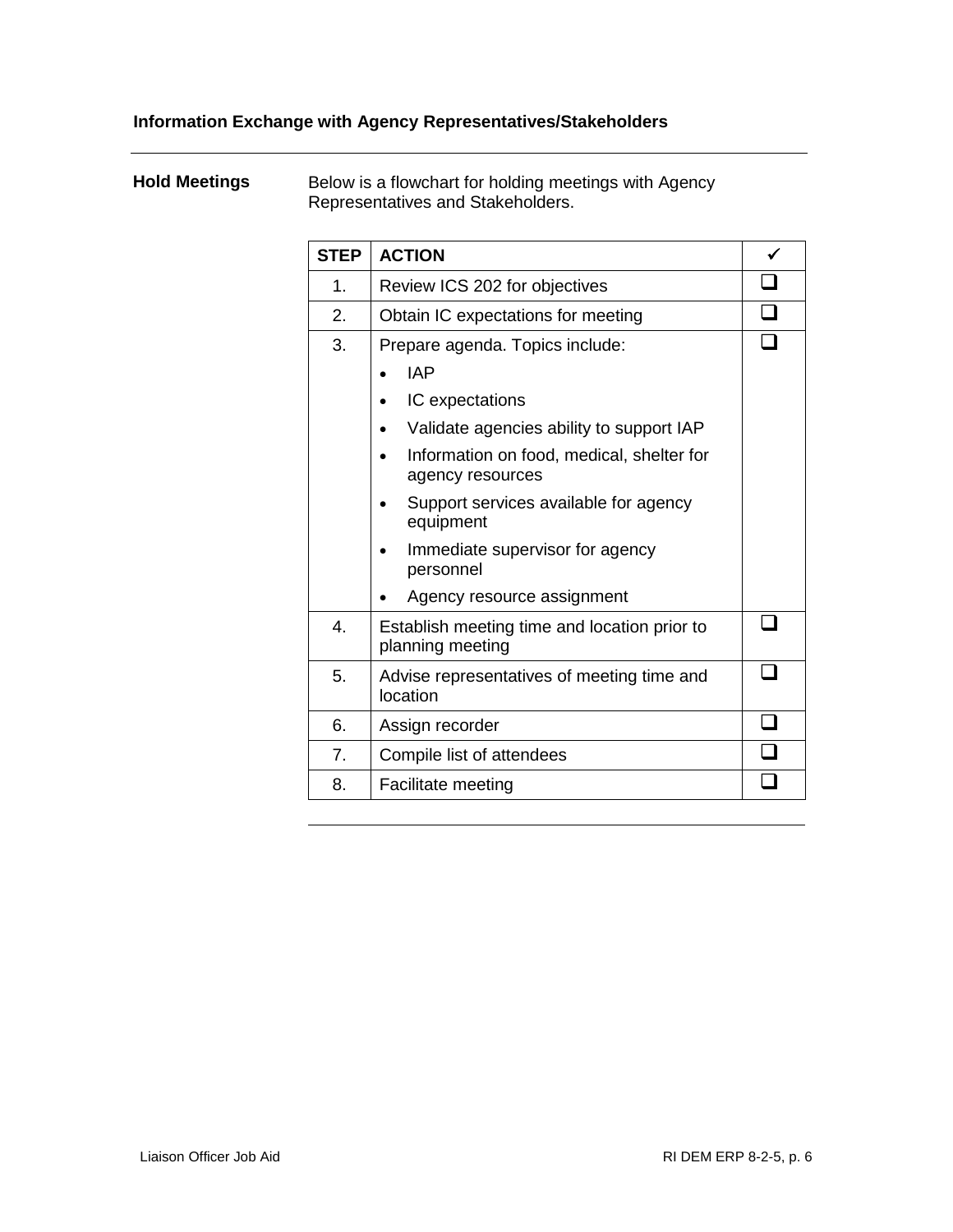## **Section/Unit Demobilized**

**Tasks** Below are demobilization responsibilities applicable to all personnel assigned to this section/unit.

| <b>STEP</b> | <b>ACTION</b>                                                                            |  |  |
|-------------|------------------------------------------------------------------------------------------|--|--|
| 1.          | Receive Demobilization Plan from<br>Demobilization Unit Leader/Planning Section<br>Chief |  |  |
| 2.          | Brief subordinates regarding demobilization                                              |  |  |
| 3.          | Debrief appropriate personnel prior to<br>departing incident                             |  |  |
|             | <b>Incident Commander</b>                                                                |  |  |
|             | <b>Planning Section Chief</b>                                                            |  |  |
|             | <b>Logistics Section Chief</b>                                                           |  |  |
|             | Agency representatives                                                                   |  |  |
| 4.          | Supervise demobilization of unit, including<br>storage of supplies                       |  |  |
| 5.          | Provide Supply Unit Leader with a list of<br>supplies to be replenished                  |  |  |
| 6.          | Forward all Section/Unit documentation to<br>Documentation Unit                          |  |  |
| 7.          | <b>Complete Check-out Sheet</b>                                                          |  |  |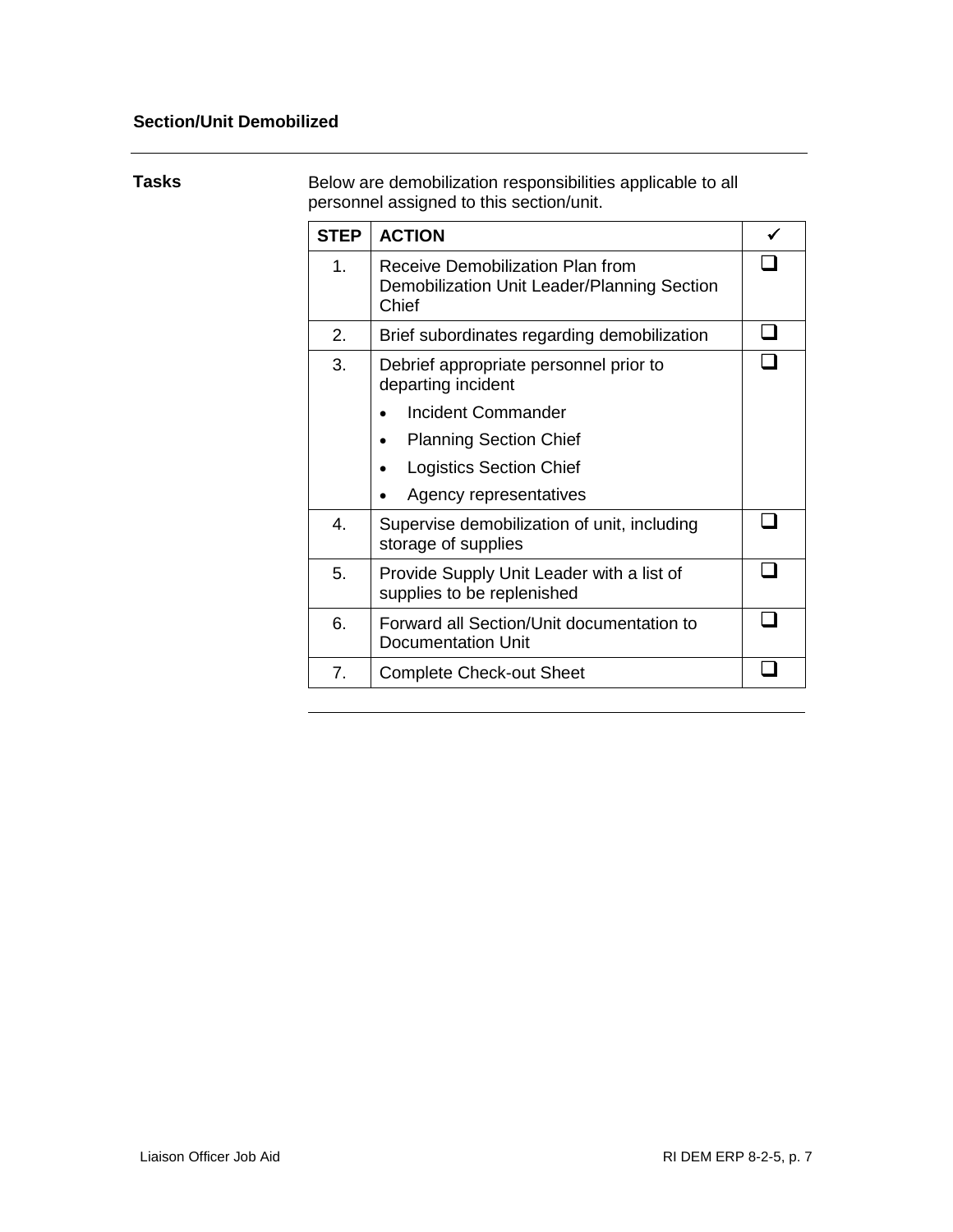## **Information Exchange Matrix**

## **Information Exchange Matrix**

| exchanging information with other ICS positions. |                                                     |                                                                                                                                                                                                     |                                                                                                                                                          |
|--------------------------------------------------|-----------------------------------------------------|-----------------------------------------------------------------------------------------------------------------------------------------------------------------------------------------------------|----------------------------------------------------------------------------------------------------------------------------------------------------------|
| <b>MEET With:</b>                                | <b>WHEN:</b>                                        | <b>Liaison Officer</b><br><b>OBTAINS:</b>                                                                                                                                                           | <b>Liaison Officer PROVIDES:</b>                                                                                                                         |
| Incident<br>Commander                            | Initial incident<br>brief, Command<br>Staff meeting | <b>Current incident</b><br>objectives                                                                                                                                                               | Information on agencies,<br>stakeholders, potential issues                                                                                               |
| Planning<br><b>Section Chief</b>                 | Planning meeting                                    | Incident situation<br>status<br>Daily meeting<br>schedule<br>IAPs for<br>distribution<br>Projections on<br>incident<br>Names of<br>additional<br>agencies or org.<br>that should be<br>incorporated | Assisting agency capabilities<br>Available resources<br>Status of cooperating agency<br>activities in support of incident<br>Stakeholders concern/issues |
| Documentation<br><b>Unit Leader</b>              | Planning meeting/<br>demobilization<br>meeting      |                                                                                                                                                                                                     | ICS 214 (Unit Log)                                                                                                                                       |
| <b>Operations</b><br><b>Section Chief</b>        | Planning meeting                                    | Incident situation<br>status during initial<br>phases                                                                                                                                               | Special concerns of agency<br>resources for demobilization                                                                                               |
| Information<br>Officer                           | <b>Command Staff</b><br>meeting/Planning<br>meeting | Copies of<br>news/press<br>releases                                                                                                                                                                 | Information on agency/org.<br>participation and scheduled<br>stakeholder meetings                                                                        |
|                                                  |                                                     | Names of<br>additional<br>agencies or<br>organizations.<br>That should be<br>incorporated into<br>the incident                                                                                      | Need for Town Hall meeting<br>Information/analysis on<br>stakeholder sentiment<br>Escort of dignitaries under IO<br>responsibility for protocol          |

**Inputs/Outputs** Below is an input/output matrix to assist the Liaison Officer in